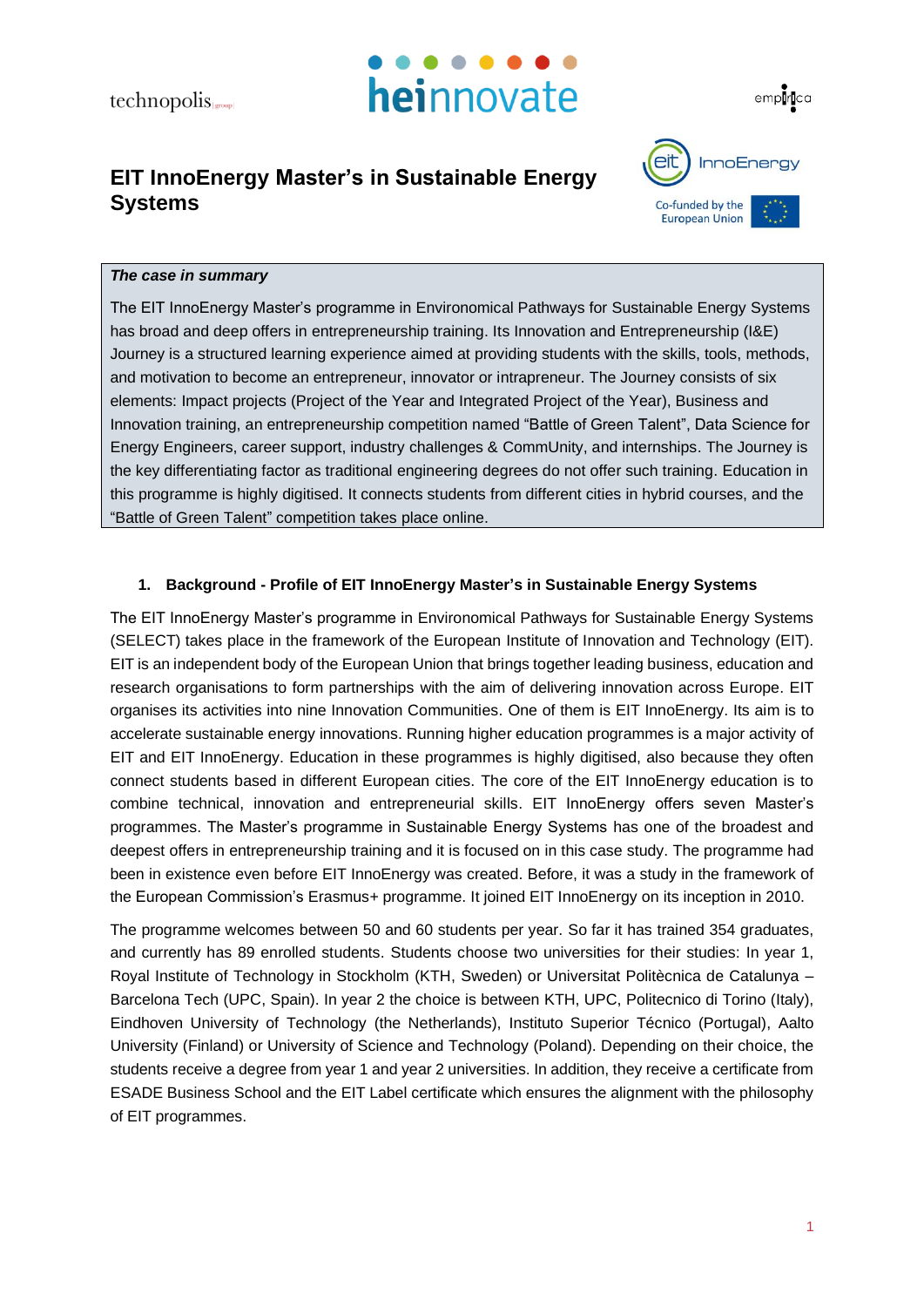# heinnovate



## **2. Objectives - The Master's programme in Sustainable Energy Systems**

According to the programme's description, "SELECT is an English-taught programme where you can learn how to make a real contribution to minimising the environmental impact of current and future energy solutions". In this programme, "students learn to address societal challenges with technical solutions in fields such as renewable energy, solar systems, biomass processing, offshore energy and more". Students can choose their specialties in the second year:

- Combined Energy Systems at KTH Royal Institute of Technology deals with multiple energy services from combinations of renewable energy sources.
- Energy Efficiency at PoliTo Politecnico di Torino is about new energy pathways in complex integrated systems, with a focus on efficiency in the industrial and residential contexts.
- Innovation in Energy Systems at Eindhoven University of Technology explores innovation in electrical power supply systems, including smart grids, energy storage, and built environmental design.
- Offshore Energy Systems at IST Instituto Superior Técnico focuses on innovation, economic, legal and ecological dynamics at work within the implementation of energy technologies.
- Solar Systems at UPC Universitat Politècnica de Catalunya provides expertise in solar systems as well as a broad perspective on technological development in innovation and sustainability.
- Sustainable Biomass Processing at Aalto University delivers specialised expertise in sustainable energy production, conversion systems and markets.
- Sustainable Energy Systems at AGH University of Science and Technology deals with technologies as well as economics, energy policy and energy management in the fuel and energy sector.

## 3. **Input - Resource used for developing and running the programme**

A vast number of resources are required from both EIT InnoEnergy and the partner universities. There is a **leading team** for the programme composed of a Programme Director from one of the consortia universities and a Programme Coordinator. The universities and EIT InnoEnergy appoint both. They both have teams involved in the different aspects of running the programme.

The **universities and EIT InnoEnergy** jointly design a roadmap for the programme which determines the way forward including necessary investments in new educational formats. The partner universities then deliver and coordinate the programme. This also includes some of the activities of the Innovation & Entrepreneurship Journey such as Project of the Year in the first year and the Integrated Project of the Year in the second year, coordinated by the universities. There is also a central team at EIT InnoEnergy that organises some of the entrepreneurial activities, for example Battle of Green Talent.

Moreover, EIT InnoEnergy has a **learning and instructional design team** and an education strategy team, supporting the universities with the appropriation of new learning methodologies. It seeks challenges and case partners and deploys new technologies such as hybrid learning classrooms. EIT InnoEnergy is responsible for training the trainers involved in delivering the programme.

Finally, EIT InnoEnergy runs the **marketing and recruitment** activities for the programme. Another partner university, KIT in Germany, oversees student admissions. However, the final admission decision is taken by the partner universities of the programme consortia.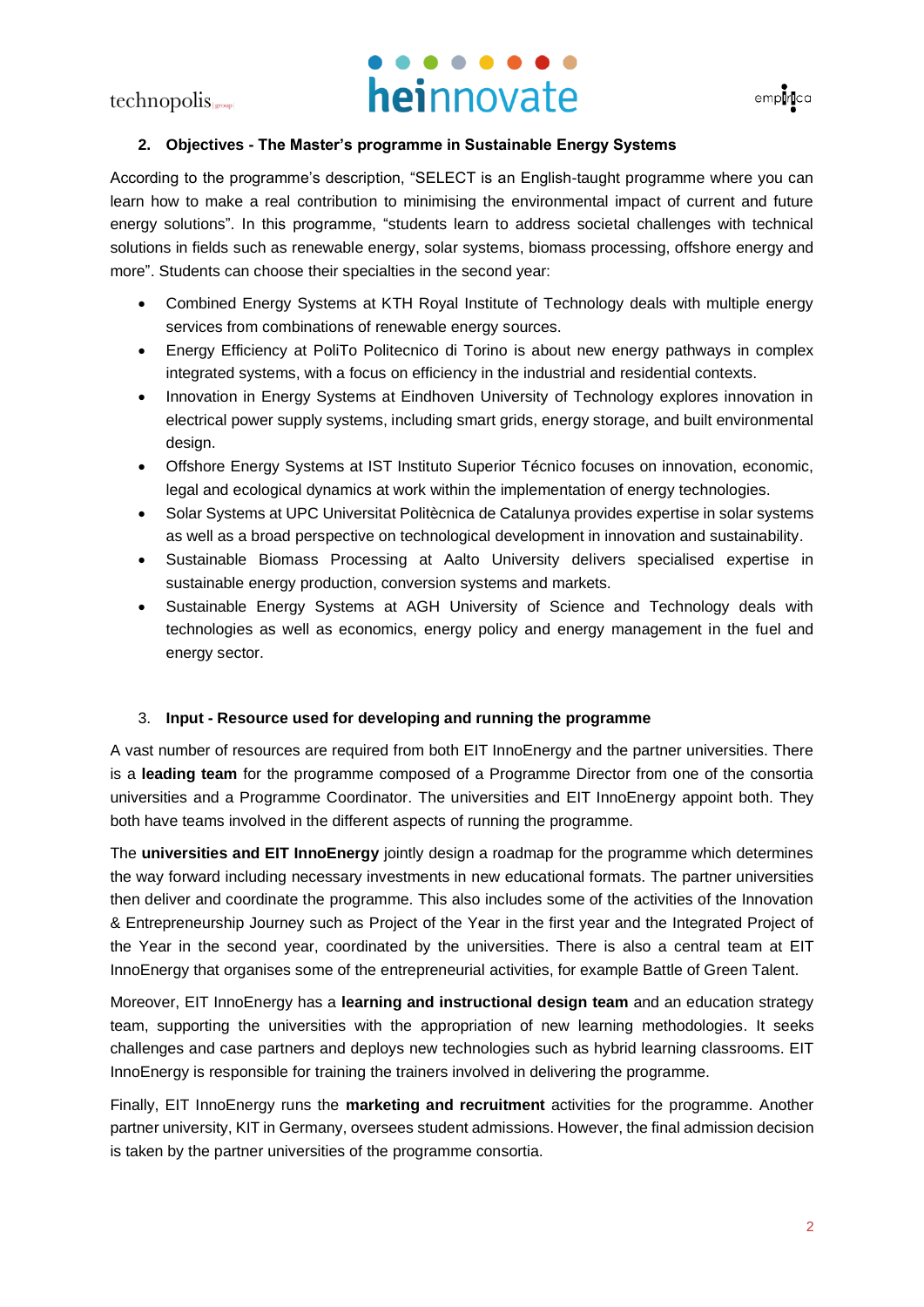## heinnovate



The study programme joined the EIT InnoEnergy initiative to align the goals of teaching top technical skills combined with state-of-the-art innovation and entrepreneurship. Moreover, the programme benefits from EIT InnoEnergy as it helps to attract industry partners and find case studies within its ecosystem.

## 4. **Activities - Description of the programme and additional activities**

## *First and second year distinctions*

In the **first year**, students study at either the Royal Institute of Technology in Stockholm (KTH) or the Universitat Politècnica de Catalunya – Barcelona Tech (UPC). Courses in the first-year focus on sustainable energy conversion, renewable energy, and ways of ensuring minimal human impact on the environment. Both universities provide the content. Students join courses at the other university virtually, so the courses take place in a hybrid mode.

In **year 2**, students can select one of seven specialist tracks at different European universities – see Section 2 above. Students prepare their Master thesis in cooperation with partner organisations from industry, research, or civil society. The thesis should include both technological aspects and a solid business analysis.

#### *Development over the years*

Over the years, the programme has moved to a hybrid format, away from a conventional educational format in which each participating first year university offered its own curriculum. In this new format, KTH and UPC act as a first-year home university with a shared curriculum. Moreover, the programme has become more practice-oriented: through more industry participation in students' project work, through the addition of soft skills such as data science techniques, technical communication, and project management as well as through integrating an entrepreneurship journey by ESADE Business School. Finally, the programme has developed its contents to ensure its alignment with the energy transition and related policy acts such as the EU Green Deal. More changes are planned for the future, including, but not limited to, adding a third university as a first-year home and further differentiating the curriculum.

## *Drivers and barriers*

A major driver to developing the programme was the need to adapt to digitisation. The programme managers put much effort into ensuring the success of hybrid education. Another driver was the need to implement a common curriculum for students at different locations that can ensure the same level of quality and best learning experience.

As regards barriers, modifying the teaching to hybrid education, where some students are present physically in the classroom and others virtually online, was a challenge for both teachers and students. First of all, there were technical challenges such as sufficient audible and visual connections between the physical teaching venue and remote students. EIT InnoEnergy invested in hybrid rooms with suitable equipment at various of its partner universities. Moreover, a need to up-skill teachers' equipment literacy became apparent. The universities responded with dedicated training to improve teachers' knowledge of equipment as well as encouraging teachers to share related best practices.

In hybrid rooms, the universities tested several systems to ensure optimal teaching. The current system in place has state-of-the-art technology with multiple cameras in the room as well as a fixed camera that tracks the educator's movements. It also includes a digital board that can be used for better engagement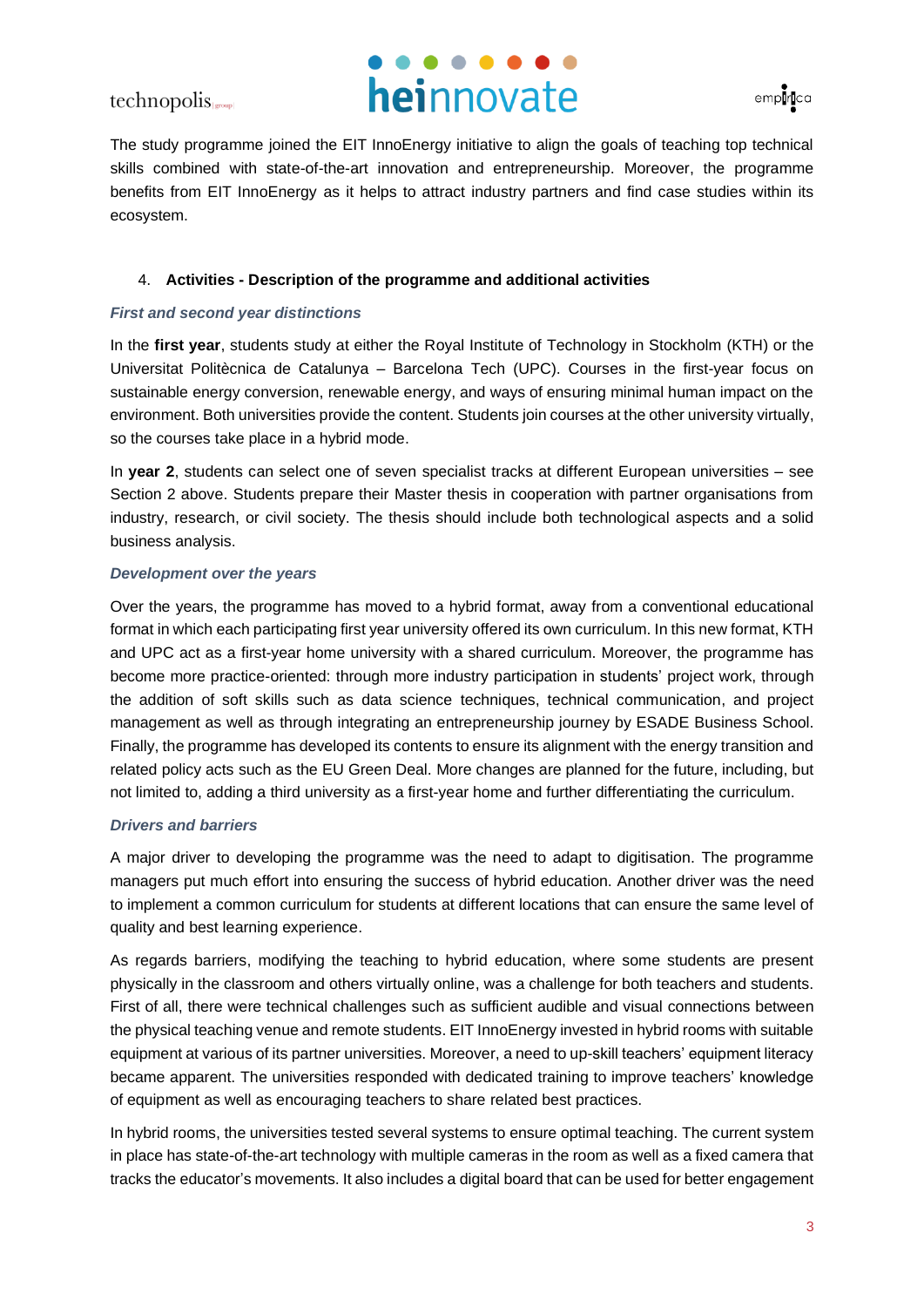# heinnovate



with remote students. However, one issue to be solved is sounds from the hybrid rooms. The current microphones amplify voices and eliminate disturbances but still broadcast the slightest whispers. Another function that was tried and eliminated was breakout rooms. While its value was proved in a fully online educational setting, in a hybrid format it presented a significant challenge. Hence, some professors discarded it.

Finally, it is a challenge to accommodate students' need to have certain lectures face-to-face. One solution is to enhance professors' mobility to attend lectures in more than one location.

## *Developing the programme further*

The consortium of participating universities is developing the programme further. As only two of those are sharing the curriculum for the first year, most of the content for that year is developed by them. Nevertheless, the consortium as a whole is consulted on any activity, and EIT InnoEnergy encourages all universities to participate in the whole curriculum. For example, PoliTo also provides some modules in the first-year courses.

## **5. Entrepreneurial activities - The Innovation and Entrepreneurship Journey**

## *Objectives of and rationale behind the Journey*

In parallel to the Master's programme, students enter an "Innovation & Entrepreneurship Journey". It allows students to "gain hands-on experience and start building your own personal European network". The Journey consists of six elements: Impact projects (Project of the Year and Integrated Project of the Year), Business and Innovation training, "Battle of Green Talent", Data Science for Energy Engineers, Career support, industry challenges & CommUnity, and internships.

EIT InnoEnergy's Innovation and Entrepreneurship (I&E) Journey is a structured learning experience aimed at providing students with the skills, tools, methods, and motivation to become an entrepreneur, innovator or intrapreneur. While the Journey varies in content and terminology across the different Master's programmes, aims and objectives are common. Students with clear entrepreneurial ambitions obtain the chance to test their own start-up idea during their studies and receive support to make it real. Upon completion of the I&E Journey, the student shall have the following abilities:

- Use tools and methodologies that help them create new ventures as well as new products and services.
- Use a structured process for entrepreneurship and innovation to de-risk a business case and enhance product and market fit.
- Be knowledgeable about the start-up world including venture creation, funding rounds and investor typology.
- Be equipped with competencies such as creative thinking and tolerance for ambiguity.
- Understand the business basis interwoven with innovation, entrepreneurship, and intrapreneurship.
- Pitch their start-up and innovation professionally.

The I&E Journey is a cornerstone of the Master's programmes of EIT InnoEnergy. It is supposed to be a key differentiating factor as traditional engineering degrees do not offer such training. The Journey is equivalent to a minor in business due to the intensity and depth provided during the training. EIT InnoEnergy perceives that, in recent years, more and more engineering degrees started incorporating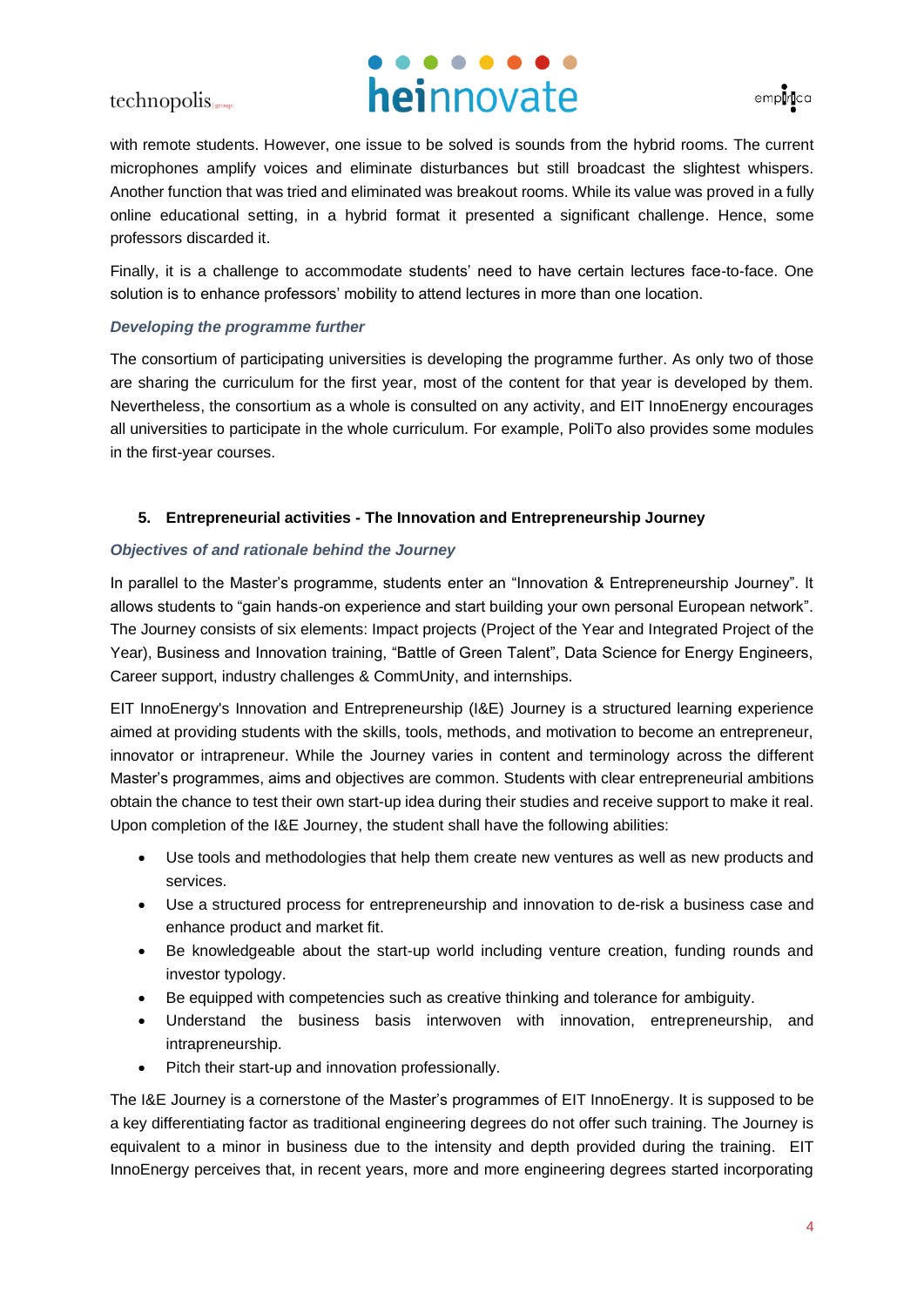# heinnovate



entrepreneurship elements into their programmes. Therefore, EIT InnoEnergy considers it as key to stay "ahead of the game". Both EIT InnoEnergy and its partner universities seek setting clear intended learning outcomes for the I&E Journey, so students understand the difference with other programmes.

The Journey consists of six elements: Impact projects (Project of the Year and Integrated Project of the Year), Business and Innovation training, an entrepreneurship competition named "Battle of Green Talent", Data Science for Energy Engineers, career support, industry challenges & CommUnity, and internships. The following describes content and challenges of these elements.

## *Impact projects*

Students in the programme work on "challenge-driven projects": the **Project of the Year** (PoY) in the first year and the **Integrated Project of the Year** (IPoY) in the second year. In teams with fellows, students apply their knowledge and skills to real-life projects, provided by an industry partner from the EIT Food network. The students learn to solve complex problems, acquire essential facts and techniques, build solid knowledge of innovation and entrepreneurship, and develop a technically sound pre-design and preliminary business plan. Exemplary projects include "REGEN: sustainable solutions for women in Nepal"<sup>1</sup>, "Re-Cell: processing and handling end-of-life Li-ion batteries in Europe"<sup>2</sup>, and "REMOTE: hydrogen-based storage system in Finland"<sup>3</sup> . In the first year, the universities and EIT InnoEnergy bring projects to the students. In the second year, students choose their projects based on their own interest.

The main challenges emerge from identifying suitable projects in industry and aligning them to educational needs. Finding that balance is a constant struggle of optimising expectations, timing, and process design. Both EIT InnoEnergy as well as personnel at the universities are tasked to develop partnerships with industry and relevant projects. EIT InnoEnergy provides specific templates, project definitions and a minimum scope to be met. Another challenge is dealing with sensitive company data and related non-disclosure agreements.

## *Business and Innovation training*

The Fall and Spring Seminars take place in cooperation with ESADE Business School to train students in innovation and entrepreneurship. In fall, first-year students take part in courses that introduce them to project management tools and techniques. Second-year students focus on branding and fast prototyping. Courses in Spring include Design Thinking for first-year students as well as intellectual property rights and digital marketing for second-year students. Moreover, students are trained in group discussions in an international setting.

## *Battle of Green Talent*

The Battle of Green Talent is an online entrepreneurship competition designed for all EIT InnoEnergy students. Students immerse in an online entrepreneurial ecosystem. In a six month period , they transform their ideas into business, competing with peers, interacting with virtual investors from top

<sup>1</sup> See https://www.innoenergy.com/for-students-learners/news-events/eit-innoenergy-students-sustainable-solution-offersnew-hope-for-young-women-in-nepal/.

<sup>&</sup>lt;sup>2</sup> See https://www.innoenergy.com/for-students-learners/news-events/eit-innoenergy-master-school-students-aim-torevolutionise-europe-s-li-ion-battery-value-chain/.

<sup>3</sup> See https://www.innoenergy.com/for-students-learners/news-events/msc-students-create-a-hydrogen-based-storagesystem-on-koekar-island-for-their-poy/.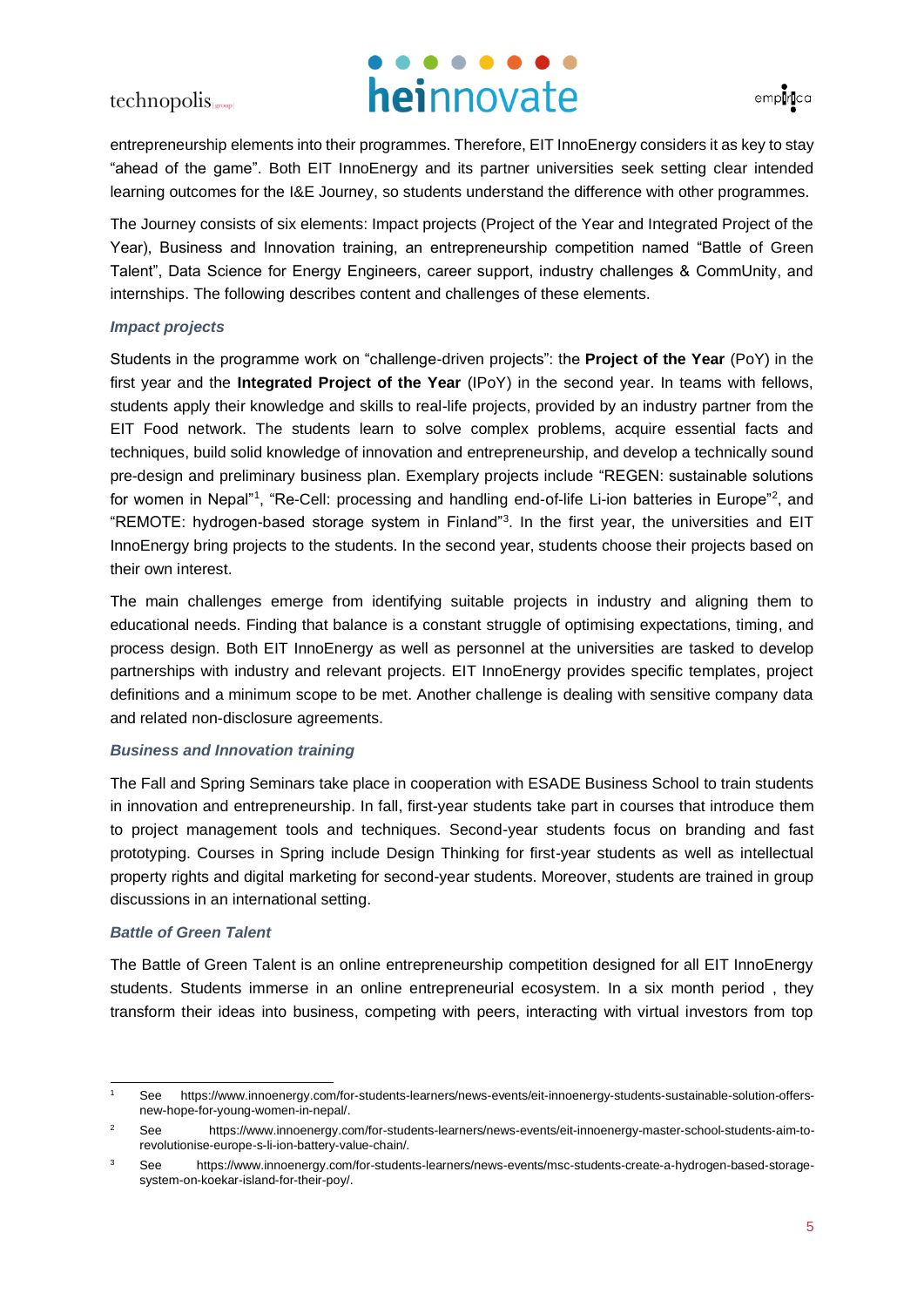



business schools around the world and receiving advice from business creation professionals. The best team wins a cash prize and a voucher to benefit from start-up incubation services.

## *Data Science for Energy Engineers*

In special training courses, students can learn about data science skills to analyse, forecast and optimise energy demand. InnoEnergy introduced this element because data science is a particularly important field in the energy industry.

## *CommUnity, career support and industry challenges*

CommUnity is a platform of EIT InnoEnergy students and alumni where participants can "connect, interact, join events and (..) take advantage of an exclusive job board". The programme also offers career support services and opportunities to work on real-life challenges in cooperation with industry.

## *Internships*

Students are encouraged to do an internship at one of the programme's industrial or research partners in the summer between the first and second year. EIT InnoEnergy supports students in finding a suitable internship or job placement through a dedicated job board including vacancies from its partner companies.

Adding activities to an already congested first year curriculum is a major challenge. Whilst both teachers and students consider the entrepreneurship journey as very valuable for students' skills, EIT InnoEnergy is, together with students, reflecting on how to integrate it even more appropriately into the curriculum. Timing is critical, and a redesign of activities will avoid overlaps that draw too much on students' capacity.

## 6. **Stakeholders - How stakeholders are involved and contribute to the outcome**

At the heart of the programme is the EIT **InnoEnergy ecosystem**. It comprises more than 300 startups that emerged from the Master's programmes and more than 500 partners across Europe. Students interact with and learn from this ecosystem in many ways from the first day, for example through events, in-company projects, and the student-alumni community. EIT InnoEnergy considers the ecosystem as the main characteristic that distinguishes the EIT InnoEnergy programmes from other offerings. As marketing manager Javier Arias puts it: "Our ecosystem is an active learning space where our students take up responsibilities and work side-by-side with experts and practitioners. Students experience hands-on what it means to lead, take responsibility and solve problems with multidisciplinary dimensions and no predefined outcome."

Developing the ecosystem is at the core of the work of EIT InnoEnergy since it came into being. EIT InnoEnergy has more than 200 employees most of whom are dedicated to expanding and maintaining this ecosystem. EIT InnoEnergy invests in companies, supports their development, helps train their staff, de-risks the investment of future investors, supports the commercialisation of products and services from the ecosystem. There is an annual event that brings all players from the ecosystem together to nurture it further, "The Business Booster". <sup>4</sup> Moreover, EIT InnoEnergy has a dedicated team of Career Centre experts and industry liaisons within its Education department that is responsible for connection with the ecosystem. In this way, EIT InnoEnergy tries to overcome any potential challenge that arises.

See https://tbb.innoenergy.com/.